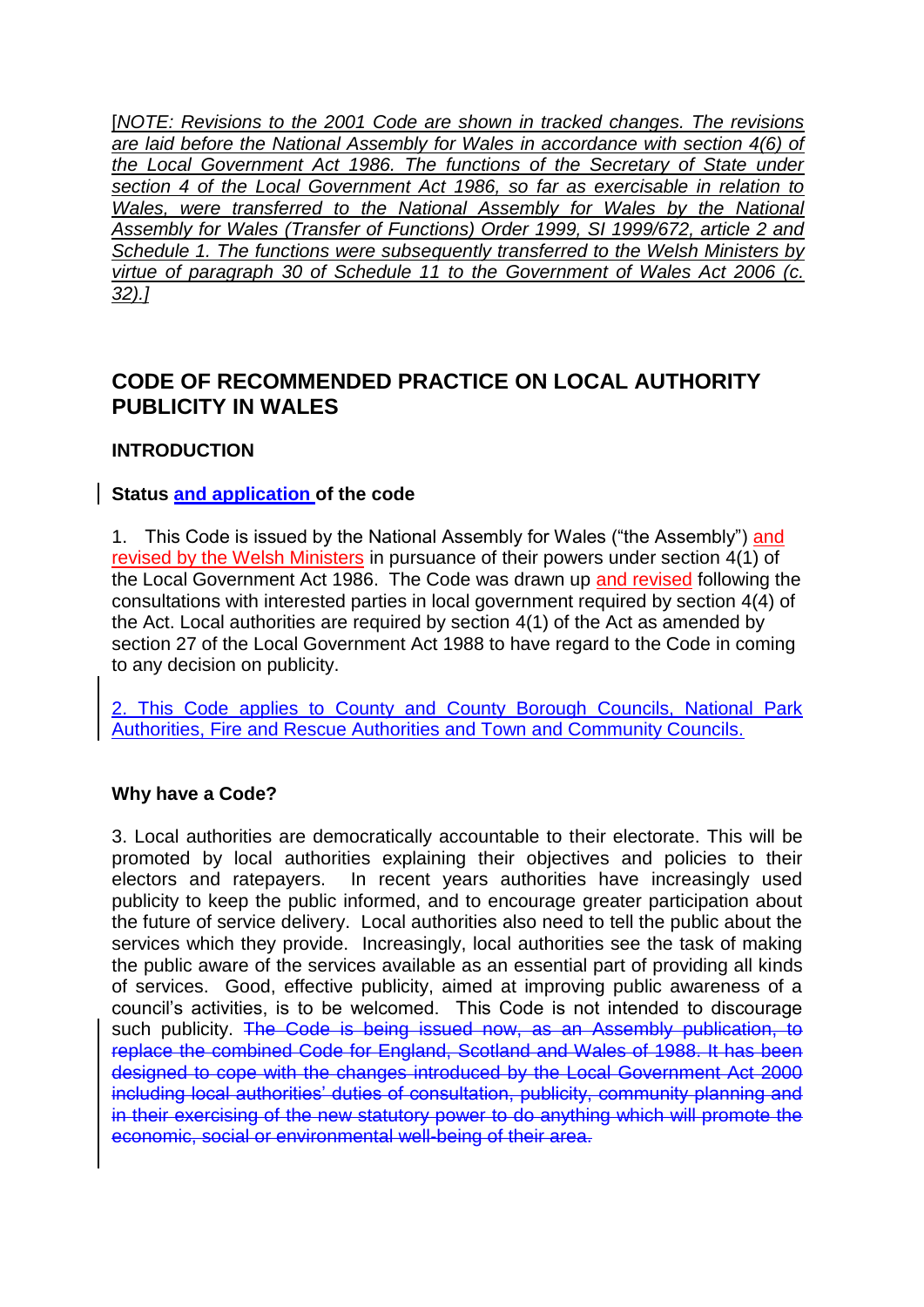4. Publicity is, however, a sensitive matter in any political environment, because of the impact which it can have. Expenditure on publicity by some local authorities has been and will be significant in the exercise of the new statutory duty to prepare community strategies and to promote the economic, social and environmental wellbeing of the area*.* It is essential, therefore, to ensure local authority decisions on publicity are properly made, in accordance with clear principles of good practice. The purpose of the Code is to set out such principles. It reflects the conventions which should apply to all publicity at public expense, and which traditionally have applied in both central and local government.

5. The principles set out below recognise the political nature of local government. They take account of the fact some local authority publicity will deal with issues which are controversial because of particular local circumstances, or because of a difference of view between political parties locally or nationally. The principles do not prohibit the publication of information on politically sensitive or controversial issues, not stifle public debate. They set out the matters a local authority should consider, to safeguard both the proper use of public funds and those members of the public at whom publicity is directed. They apply to all publicity, but some aspects will be especially relevant to publicity which deals with controversial or sensitive issues. The underlying objective of the Code is to ensure the proper use of public funds for publicity.

6. As well as addressing the provisions of the Local Government Act 2000, including local authorities' duties of consultation, publicity, community planning and exercising their new statutory powers, the Code also contains guidance relating to the provisions of the Local Government (Wales) Measure 2011.

# **Scope of the Code**

7. The Code is not concerned with the interpretation of section 2 of the Local Government Act 1986. (This section provides a local authority shall not publish (or assist others to publish) material which, in whole or in part, appears to be designed to affect public support for a political party.) The Code is concerned with all the other publicity which a local authority may publish. In particular, it highlights factors which should be borne in mind in decisions on publicity which deals with matters or issues which are, politically or otherwise, controversial, but which are not prohibited by section 2.

8. Section 6 of the 1986 Act defines publicity as "any communication, in whatever form, addressed to the public at large or to a section of the public". The Code will therefore be relevant across the whole range of local authorities" work. It covers all decisions by a local authority on publicity and most public relations activities, such as paid advertising and leaflet campaigns, and local authority sponsorship of exhibitions and conferences, as well as assistance to others to issue publicity.

9. The Code has no relevance to the methods which a local authority may use to make its views known where these do not involve publicity in the sense of the 1986 Act.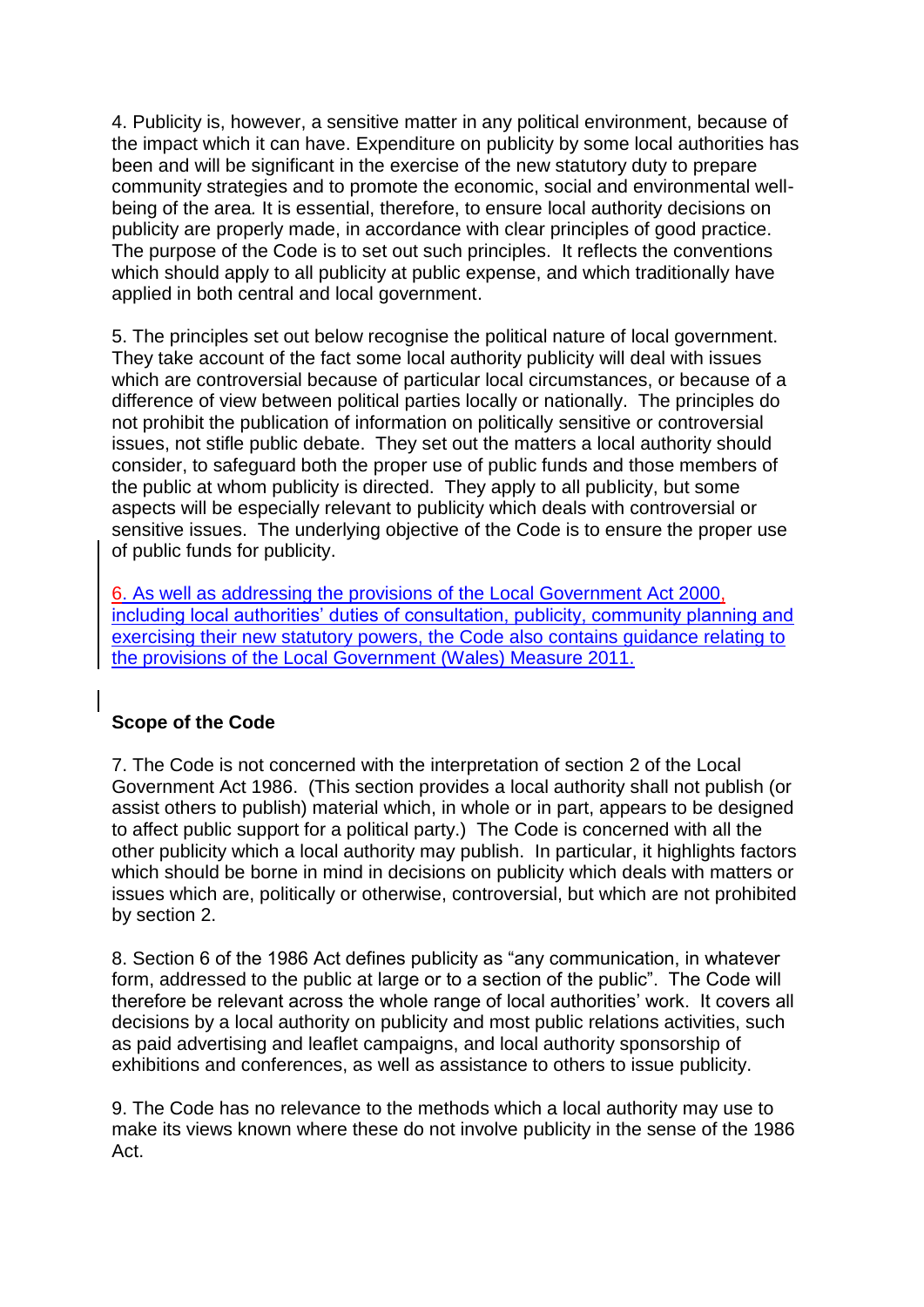10. The Code does not affect the ability of local authorities to assist charities and voluntary organisations which need to issue publicity as part of their work, but it requires local authorities, in giving such assistance, to consider the principles on which the Code is based, and to apply them accordingly.

11. By virtue of section 6(6) of the 1986 Act, nothing in the Code is to be construed as applying to any decision by a local authority in the discharge of their duties under the Local Government (Access to Information) Act 1985.

12. This Code and its contents does not affect the prohibition in section 2 of the 1986 Act on local authorities publishing material which appears to be designed to influence public support for a political party.

13. Nothing in this Code should be construed as applying to any decision of a local authority in accord with Part VA of the Local Government Act 1972 (concerning the rights of the public to have access to meetings and documents) or anything related to duties imposed through regulations made under section 22 of the Local Government Act 2000 (concerning access to information).

## **CODE OF RECOMMENDED PRACTICE**

#### **Subject matter**

14. Local authorities have a variety of statutory powers which enable them to produce publicity and circulate it widely, or to assist others to do so. Those commonly used include the powers in sections 111, 142, 144 and 145 of the Local Government Act 1972; but there are several others.

15. Some of these powers relate directly to the publishing authority"s functions. Others give a more general discretion to publicise matters which go beyond an authority"s primary responsibilities. For example, section 2 of the Local Government Act 2000 gives local authorities a power to do anything which will promote the economic, social or environmental well-being of their area, sections 142(A) of the 1972 Act authorises local authorities to arrange for the publication within their area of information as to the services available in the area provided by them *or* by other local authorities.; and Section 54 of the Public Health (Control of Disease) Act 1984 empowers local authorities to arrange for the publication within their area of information on questions relating to health or disease...

12. This discretion provides an important degree of flexibility, but also heightens the need for a responsible approach to expenditure decisions.

1216. The Local Government (Wales) Measure 2009 requires local authorities to publish their Improvement Plans and Community Strategies and the Local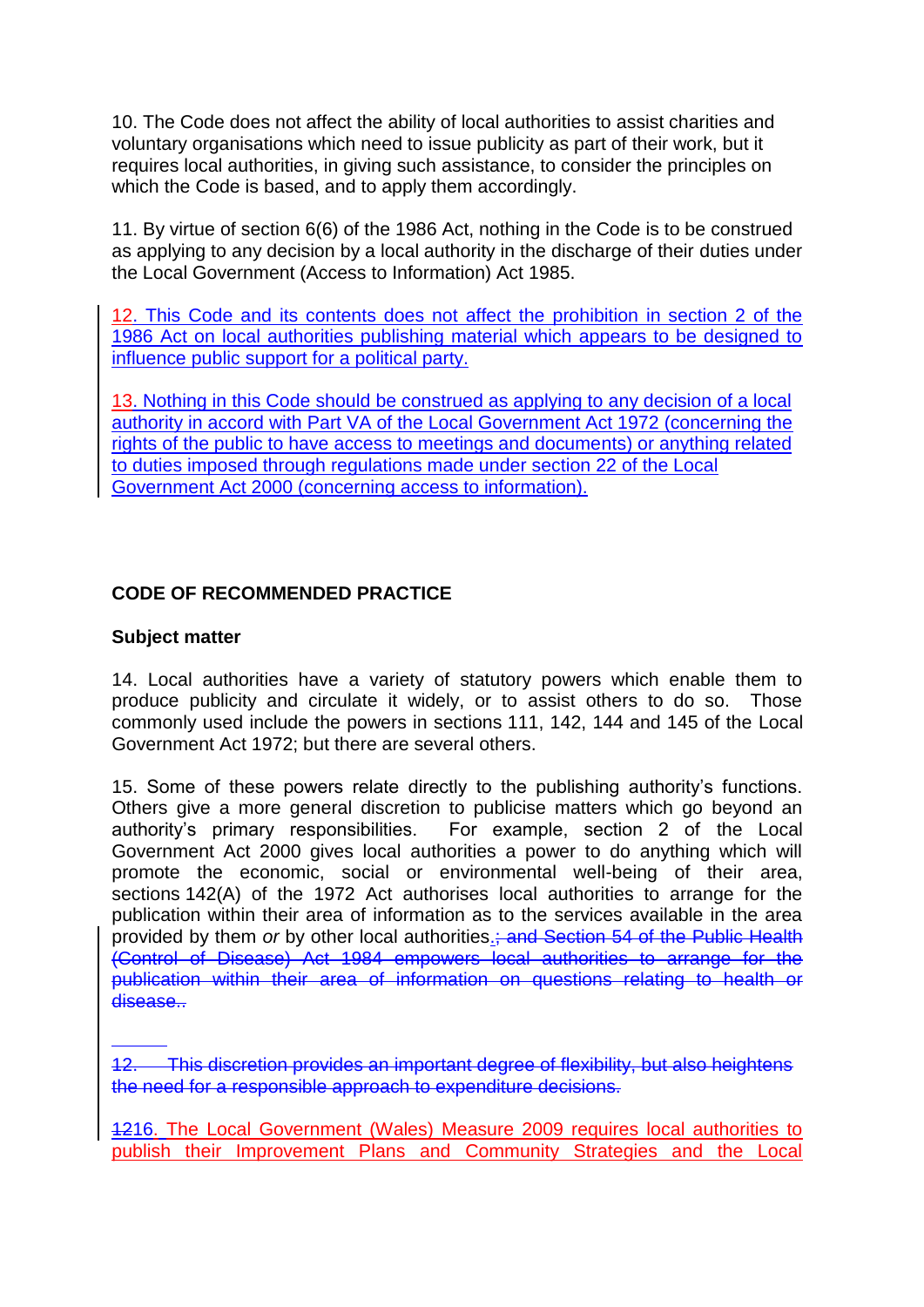Government (Wales) Measure 2011 requires local authorities to make arrangements for each elected member to publish an annual report on their activity.

17. In considering the subject areas in which publicity is to be issued, the publicity should be relevant to the functions of the authority.

18. In considering the production and circulation of publicity, local authorities should ensure they comply with the Communications Act 2003 and any other relevant statutory duties or guidance.

# **Costs**

19. Local authorities are accountable to the public for the efficiency and effectiveness of their expenditure, in the first instance through thetheir audit arrangements.

16. For publicity, as for all other expenditure, the aim should therefore be to achieve Best Value.

17 Local authorities should therefore always have in mind the extent to which expert advice is needed for publicity.

20. In these times of financial stringency, it is particularly important local authorities have regard to the cost-effectiveness of anything they are intent on publishing.

21. In some cases publicity may justify its cost by virtue of savings which it achieves. More commonly it will be necessary to take a view of the importance of the unquantifiable benefits as compared with other uses to which the resources could be put.

22. In the case of council newspapers, for instance, the cost of their production and circulation needs to be balanced with the savings which local authorities can make by using their own newspapers rather than the local press to advertise vacancies and publish official notices. Council newspapers are a useful resource for providing information on council services, and they reach the majority of the population which includes those who do not read the local press and those who do not have access to the internet, in particular older people and disadvantaged young people.

23. In deciding whether the nature and scale of proposed publicity, and consequently its cost, are justified, the following matters will be relevant:

- a. whether the publicity is statutorily required or is discretionary;
- b. where it is statutorily required, the purpose to be served by the publicity;
- c whether the expenditure envisaged is in keeping with the purpose and expected effect of the publicity.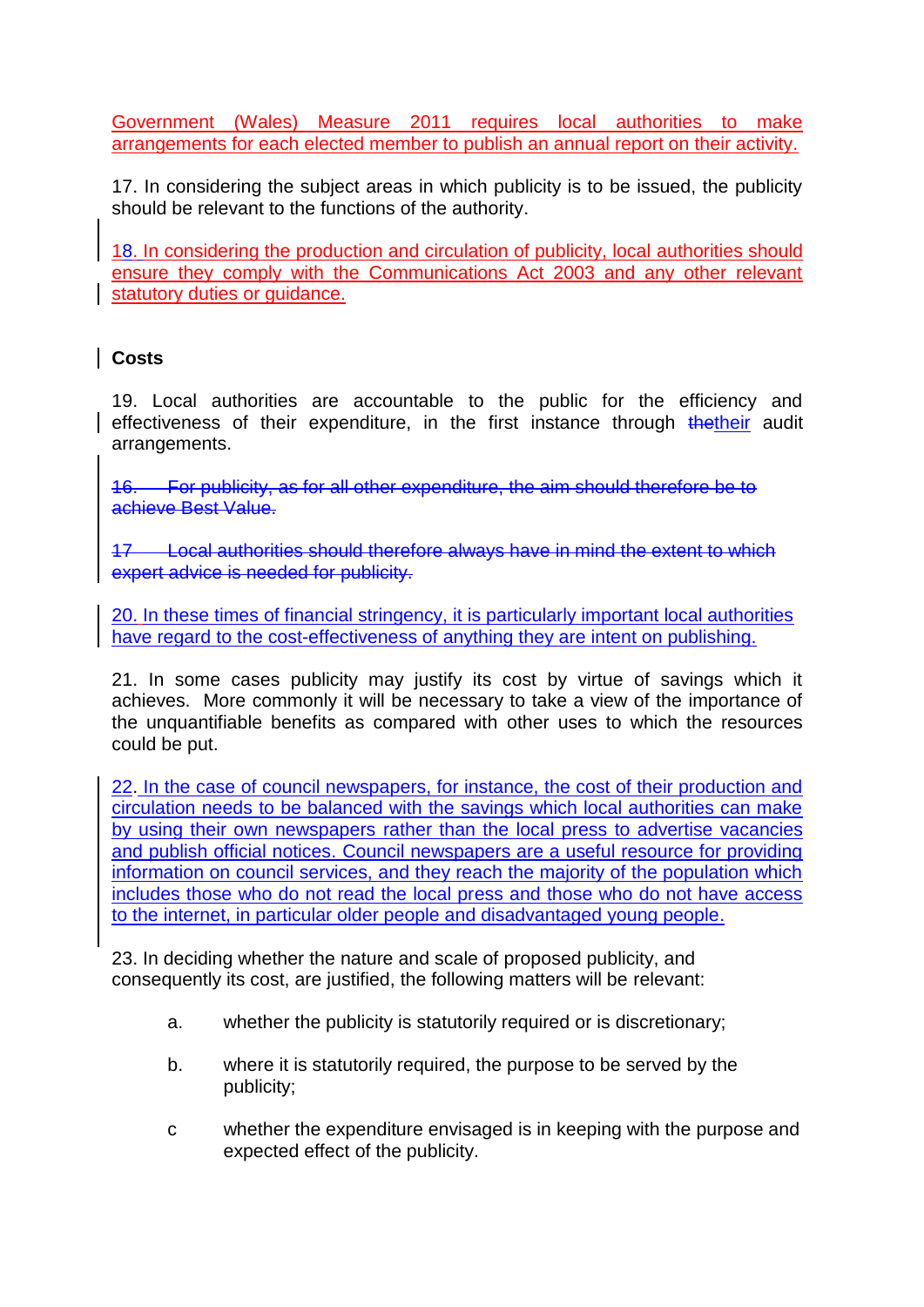## **Content and style**

24. Local authorities produce a variety of publicity and promotional material. It ranges from factual information about the services provided by the authority, designed to inform clientsservice users or attract new ones, to material necessary to the administration of the authority, such as staff recruitment advertising. There will also be publicity to explain or justify the council's policies either in general, for example material produced under the Wales Programme of Improvement as in the annual report, Best Value Performance Plan or on specific topics, for example as background to consultation on the lineroute chosen for a new road.

25. Any publicity describing the council"s policies and aims should be as objective as possible, concentrating on facts or explanation or both.

26. Where publicity is used to comment on, or respond to, the policies and proposals of central governmentthe Welsh or UK Governments, other local authorities or other public authorities, the comment or response should be objective, balanced, informative, timely and accurate. It should aim to set out the reasons for the council"s views, and should not be a prejudiced, unreasoning or political attack on the policies or proposals in question or on those putting them forward.

27. Publicity touching on issues which are controversial, or on which there are arguments for and against the views or policies of the council, is unavoidable at times, particularly given the importance of wide consultation whenever material issues arise. Such publicity should be handled with particular care. Issues should be presented clearly, fairly and as simply as possible, although councils should not over-simplify facts, issues or arguments.

28. Local authorities should endeavour to ensure publicity material does not cause undue offence.Publicity should endeavor not to cause undue offence.

29. Publicity campaigns by local authorities are appropriate in some circumstances: for example as part of consultation processes where local views are being sought, or to promote the effective and efficient use of local services and facilities, or to attract tourists or investment. Publicity campaigns may also be an appropriate means of influencing public behaviour or attitudes on such matters as health, safety, crime prevention or equal opportunities.

30. Legitimate concern is, however, caused by the use of public resources for some forms of campaigns which are designed to have a persuasive effect. Publicity campaigns can provide an appropriate means of ensuring the local community is properly informed about a matter relating to a function of the local authority and about the authority"s policies in relation to this function and the reasons for them. But local authorities, like other public authorities, should not use public funds to mount publicity campaigns whose primary purpose it is to persuade the public to hold a particular view on a question of policy. The Housing Transfer Guidelines 2009, (para 2.2.31) state: "In carrying out the consultation exercise, local authorities should adhere to the National Assembly for Wales's Code of Recommended Practice on Local Authority Publicity. This encourages the local authority to explain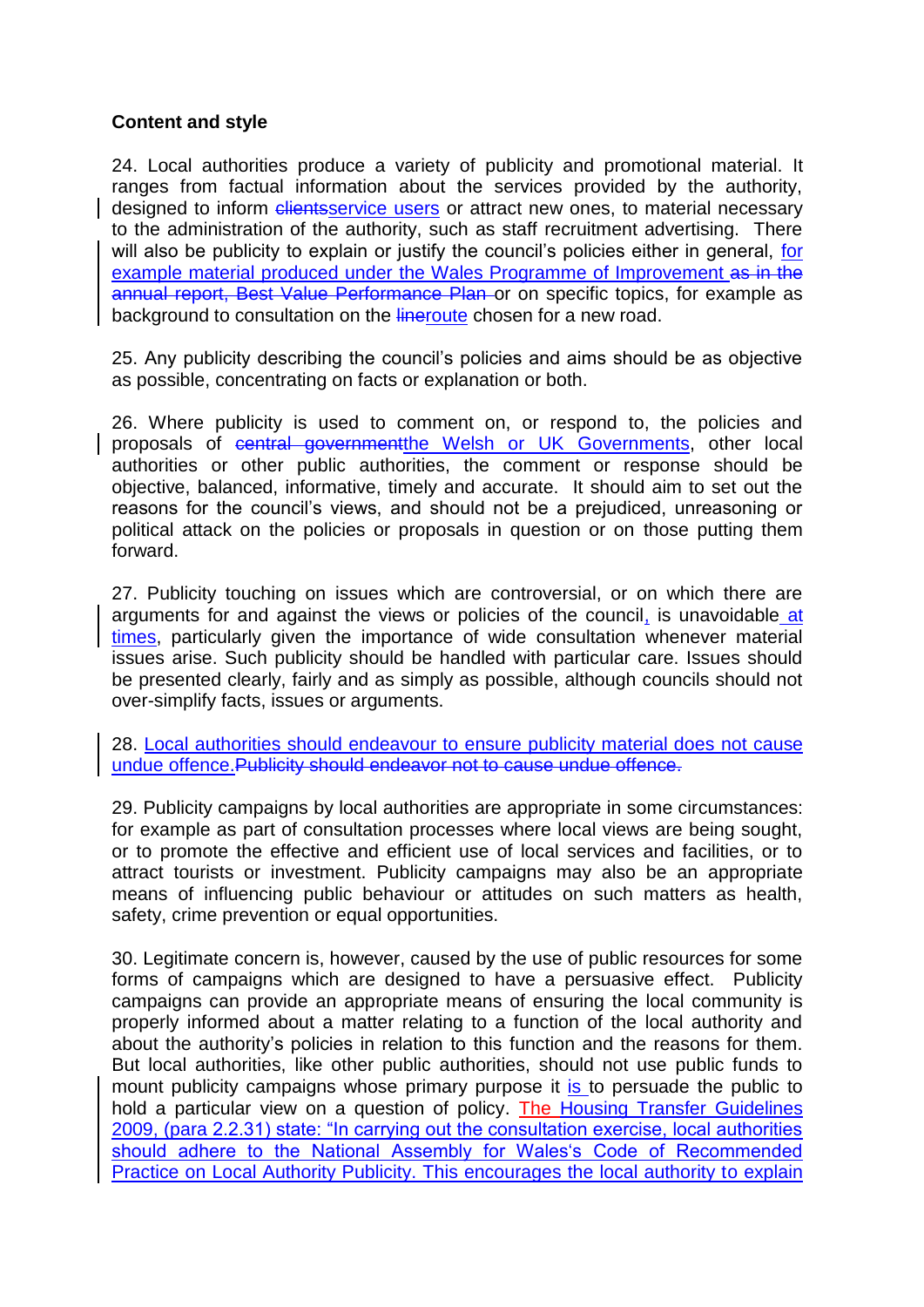and justify its proposals and ensures local authority publicity concentrates on facts or explanation or both." Therefore, when consulting the public on policy or proposals which affect the community there is a need to provide a balanced view with the supporting evidence for the policy or proposal to be clear to the public.

31. Where material is produced, particular care should be taken to ensure it is unambiguous, readily intelligible, and unlikely to cause needless concern or discomfort to those reading, seeing or listening to it. Material should be produced in accordance with the local authority"s equal opportunities policy and Welsh Language Scheme. Any material produced should have regard to the Equality Act 2010 and should be produced in accordance with the Welsh Language Act 1993, and when the relevant provisions come into affect, the Welsh Language (Wales) Measure 2011 and any standards specified by the Welsh Ministers under Part 4 of the Measure.

#### **Dissemination**

32. The main purposes of local authority publicity are to increase public awareness of the services provided by the authority and the functions it performs to allow local people to have a real informed say about issues which affect them; to explain to electors and ratepayers the reasons for particular policies and priorities; and in general to improve local accountability.

33. Information and publicity produced by the council should be made available to all those who want or need it. Local authorities should not discriminate in favour of, or against, persons or groups in the compilation and distribution of material for reasons not connected with the efficiency and effectiveness of issuing the publicity.

34. Local authority newspapers, leaflets, other publicity distributed unsolicited from house to house and information on websites, are able to reach wider audiences than publicity available on application to the council. Councils should give particular consideration to the use of electronic and other new media Internet-based communication systems. They are often a cost-effective means of disseminating information or facilitating consultation and can provide a means for local people to participate in debate on decisions the council is to take. However, councils should ensure they do not rely solely on such mechanisms and they do not exclude those without access or easy access to such systems.

35. Where it is important for information to reach a particular target audience, consideration should be given to using the communications networks of other bodies, for example those of voluntary organisations, and making use of electronic communications systems through links on others' Internet sites.

# **Advertising**

36. Advertising (paid for media), can also be a very cost-effective means of publicising a local authority"s activities on promoting the social, economic and environmental well-being of the area.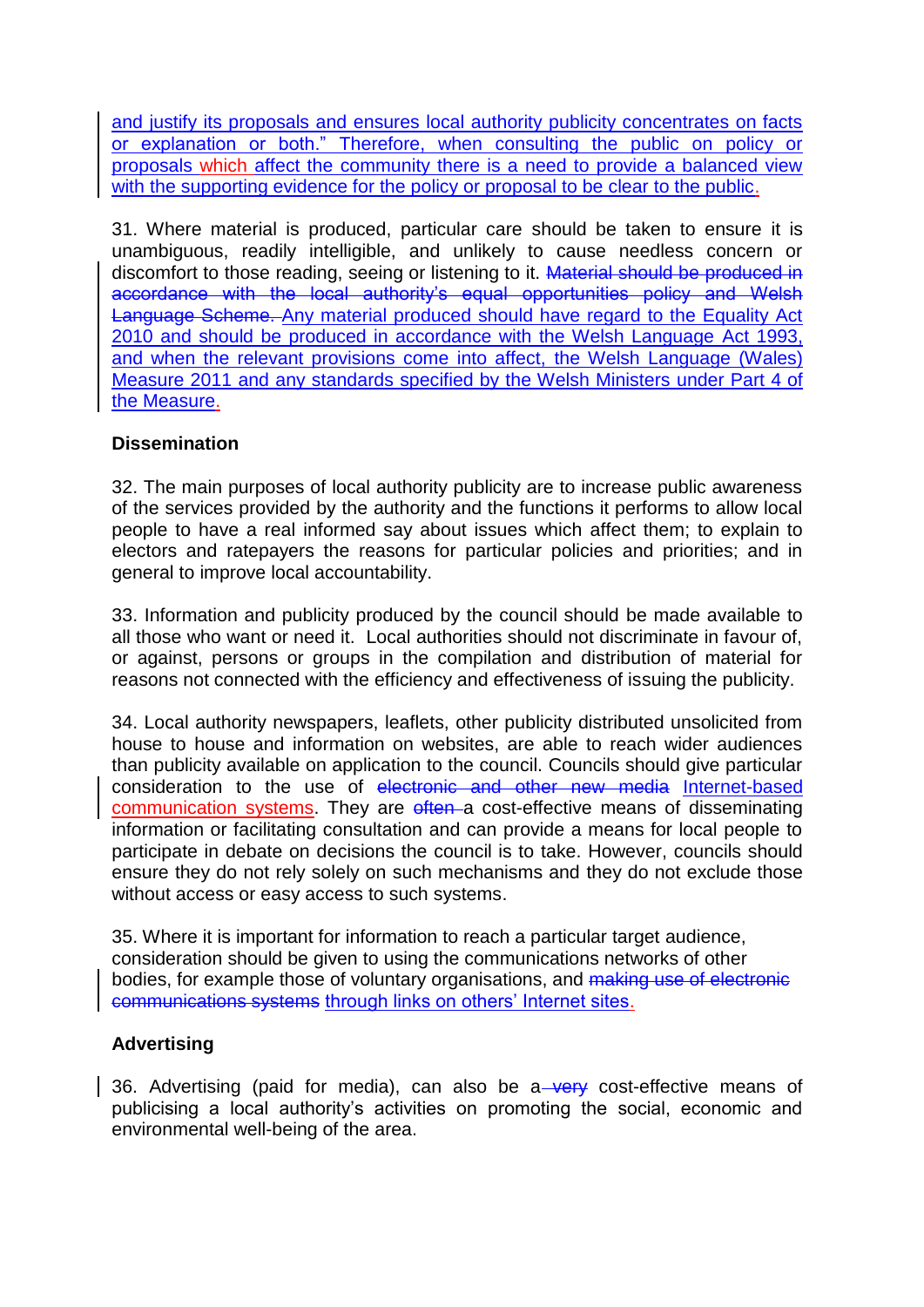37. Advertisements are not normally likely to be appropriate as a means of explaining policy or commenting on proposals, since an advertisement by its nature summarises information, compresses issues and arguments, and markets views and opinions.

38. Advertising in media which covers an area significantly wider than of the authority is sometimes an appropriate means of attracting people to the area to use its facilities.

39. Social media as a communications and advertising tool can also be of value in respect of the wide reach it has, particularly with younger people and this could be good for raising awareness. There can also be a cost benefit in its use compared to traditional advertising.

40. Any advertising material produced by a local authority or contained within one of its publications which reach the public unsolicited, should clearly refer to its provenance.The attribution of advertising material leaflets and other forms of publicity that reach the public unsolicited should be clearly set out

41. Any decision to take advertising space in a publication produced by a voluntary, industrial or commercial organisation should be made only on the grounds it provides an effective and efficient means of securing the desired publicity.

42. Local authorities should never use advertising as a means of giving financial support to any publication associated with a political party.

#### **Recruitment advertising**

43. Local authorities have respected in their staff employment policies the tradition of a politically impartial public service. Their recruitment publicity should reflect this tradition, and the fact local authority staff are expected to serve the authority as a whole, whatever its composition, from time to time.

44. The content of recruitment publicity and the media chosen for advertising job vacancies should be in keeping with the objective of maintaining the politically independent status of local authority staff.

45. Advertisements for staff should not be placed in party political publications.

# **Council newspapers**

46. A great deal of local authority advertising, including notification of employment vacancies, publication of official notices, and forthcoming public events, is contained in newspapers or newsletters produced by many local authorities. These are also useful vehicles for informing the public about the activities and services of the council.

47. There has been some criticism of these publications for taking business away from local commercial newspapers and for lacking objectivity. It is important that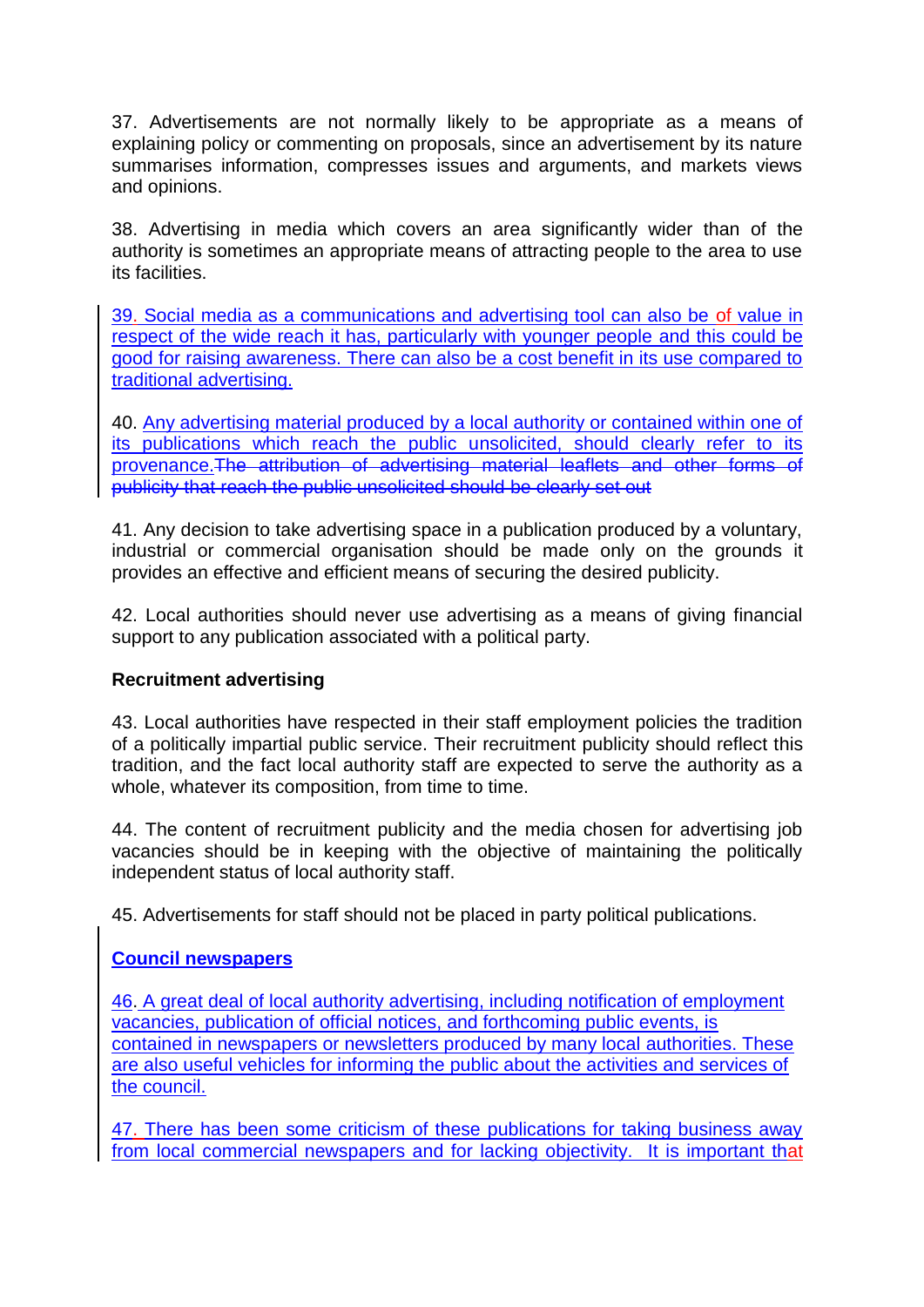regard is had to this Code in relation to articles written in these documents even when the article is written as a piece of journalism.

48. The Welsh Government does not share the view local authority newspapers are responsible for the demise of local newspapers. With the growth of Internet-based sources and 24-hour news broadcasts, it is probably inevitable circulation of newspapers, including small, regional, newspapers, would suffer<sup>1</sup>. Recent data on regional newspapers indicates circulation is falling significantly. However, local authorities need to ensure there are sufficient savings and other advantages to justify the ongoing publication of their own material and should examine the advantages of enabling members of the public to receive these electronically rather than in hard copy where it is their wish.

# **Individual councillors and annual reports**

49. Publicity about individual councillors may include their contact details, their role in the Council and their responsibilities. PublicityIt may also include information about individual councillors' proposals, decisions and recommendations-only where if this is relevant to their position and responsibilities within the Council. All such publicity should be objective and explanatory, and whilst it may acknowledge the part played by individual councillors as holders of particular positions in the Council, personalisation of issues or personal image making should be avoided.

50. Publicity should not be, or liable to misrepresentation as being, party political. or of a nature which could easily be misrepresented as so being. Whilst it may be appropriate to describe policies put forward by an individual councillor which are relevant to his/her position and responsibilities within the Councillor, Council and to put forward her/his justification in defence of them, this should not be done in party political terms, using political slogans, expressly advocating policies of those of a particular party or directly attacking policies and opinions of other parties, groups or individuals.

51. Section 5 of the Local Government (Wales) Measure 2011 provides that local authorities must make arrangements for each member of the authority to make an annual report about their activities during the year. The authority has a duty to publish these reports, though they may impose conditions as to the content, having regard to any guidance from Welsh Ministers.

52. Annual reports are the subject of separate guidance, to which local authorities must have regard; they are to be regarded as outside the scope of this Code.

# **Filming and broadcasting of council meetings**

53. Society now expects to have far greater access to information than in the past, in particular in relation to the decision-making procedures of its elected bodies. This should be embraced by political representatives as providing an opportunity to communicate directly with their electorate. Local authorities are encouraged to

1

<sup>&</sup>lt;sup>1</sup>http://www.levesoninquiry.org.uk/evidence/?witness=spencer-feeney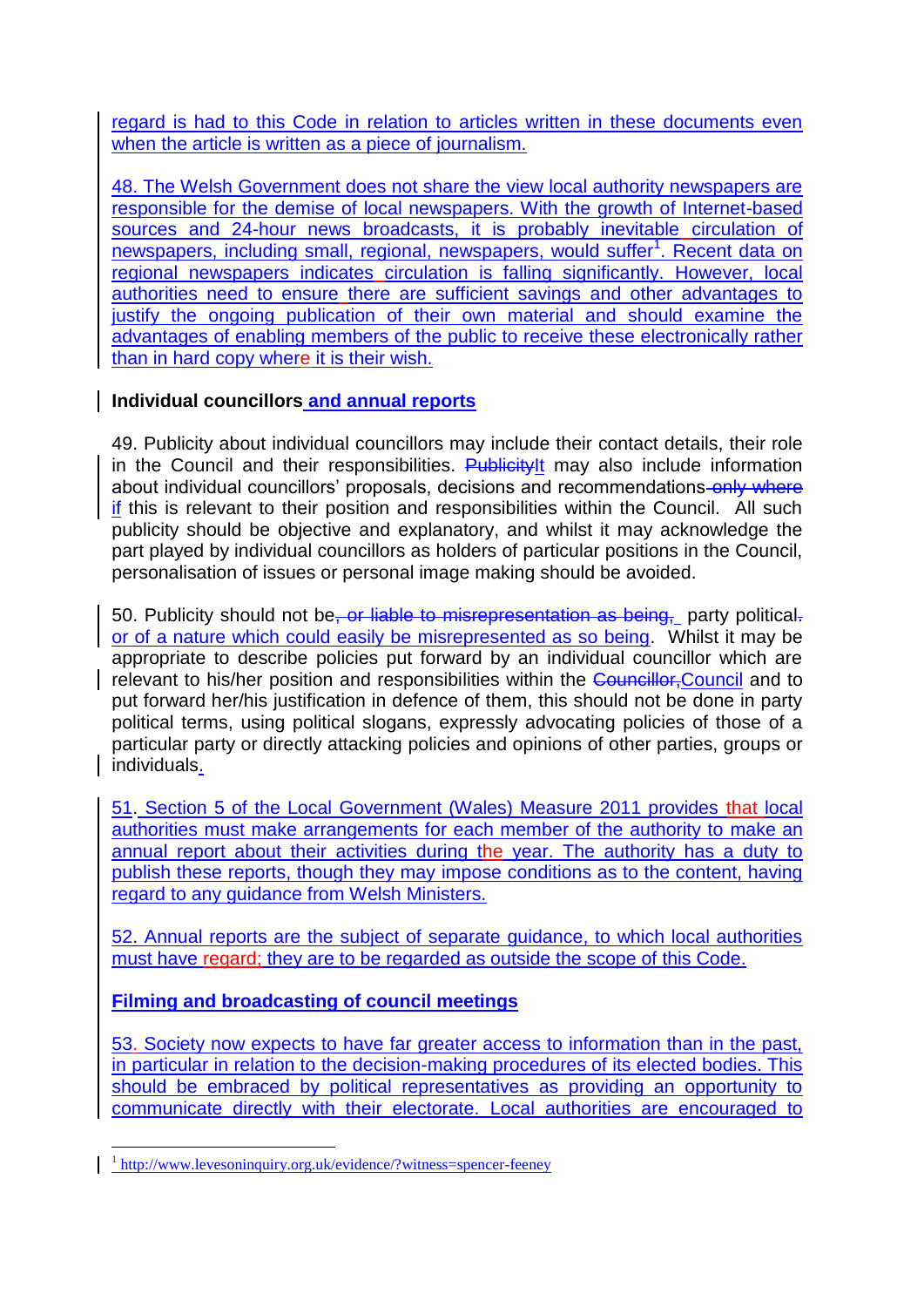make arrangements for their proceedings to be made more accessible to the public by allowing them to be broadcast. This might be achieved through the authority itself carrying a live stream or recordings on the council's website or through some other internet-based medium. The Welsh Government encourages local authorities to use social media to communicate with the public.

54. There have been well-publicised cases of members of the public recording and broadcasting the proceedings of council meetings and the Welsh Government would urge local authorities to look favourably on this, provided those attending the meeting are aware this is taking place and other members of the public are not distracted or disturbed unduly by the process.

55. Clearly, these facilities should not be available at such time as an authority or one of its committees is discussing confidential or exempt business as defined by Schedule 12A to the Local Government Act 1972.

## **Elections, referendums and petitions**

56. The period between the notice of an election and the election itself should preclude proactive publicity in all its forms of by candidates and other politicians involved directly in the election. Publicity in this period should not deal with controversial issues or report views, proposals or recommendations in such a way which identifies them with individual members or groups of members. However, it is acceptable for the authority to respond in appropriate circumstances to events and legitimate service enquires provided their answers are factual and not favourable to a political partyand not party political. Members holding key political or civic positions should be able to comment in an emergency or where there is a genuine need for a level response to an important event outside the authority"s control. Proactive events arranged in this period should not involve members likely to be standing for election.

57. Local authorities need to take care also when a campaign is underway to influence local people in relation to a referendum to decide whether to have a directly elected mayor. The Local Government Act 2000 (Part II) sets out a specific consultation activity for local authorities regarding the new political management arrangements. Guidelines have been issued by the National Assembly for Wales. These guidelines should be read in conjunction with statutory guidance on political management structures. The following points aim to draw out the salient elements regarding publicity that must be adhered to during this period of activity. The Local Authorities (Referendums) (Petitions and Directions) (Wales) Regulations 2001 (as amended) prohibit an authority from incurring any expenditure to:

- Publish material which appears designed to influence local people in deciding whether or not to sign a petition requesting a referendum on proposals for an elected mayor;
- Assist anyone else in publishing such material; or
- Influence or assist others to influence local people in deciding whether or not to sign a petition.